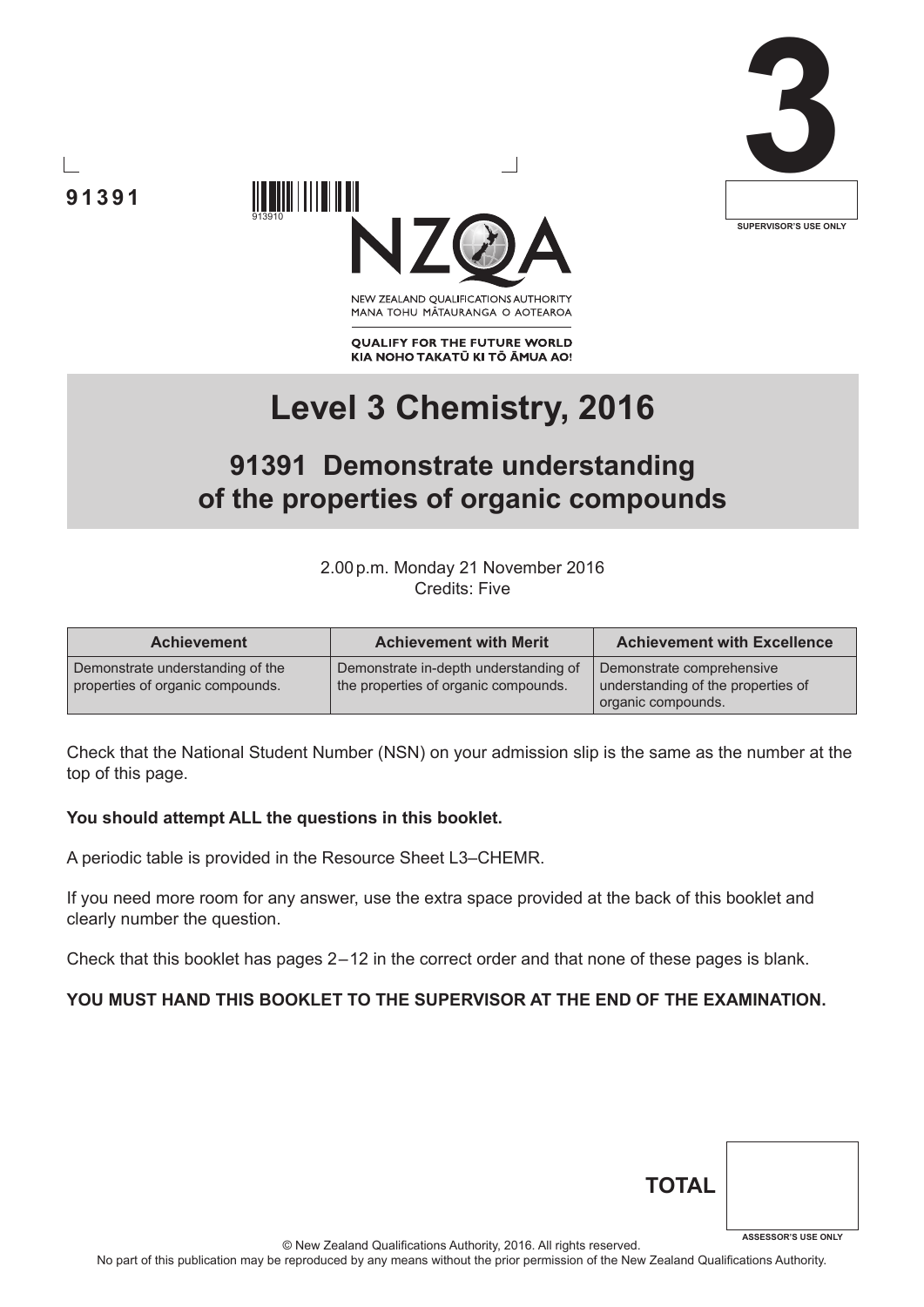### **QUESTION ONE**

(a) Complete the table below by drawing the structural formula for the named compounds.

| <b>IUPAC</b> systematic name | <b>Structural Formula</b> |
|------------------------------|---------------------------|
| butylethanoate               |                           |
| 2-hydroxybutanal             |                           |
| ethanamide                   |                           |

(b) The structure of amoxycillin is given below. It is an antibiotic used in the treatment of bacterial infections.



Name the four different functional groups circled within the amoxycillin molecule above.

|   |  | $\overline{2}$ |
|---|--|----------------|
| З |  | 4              |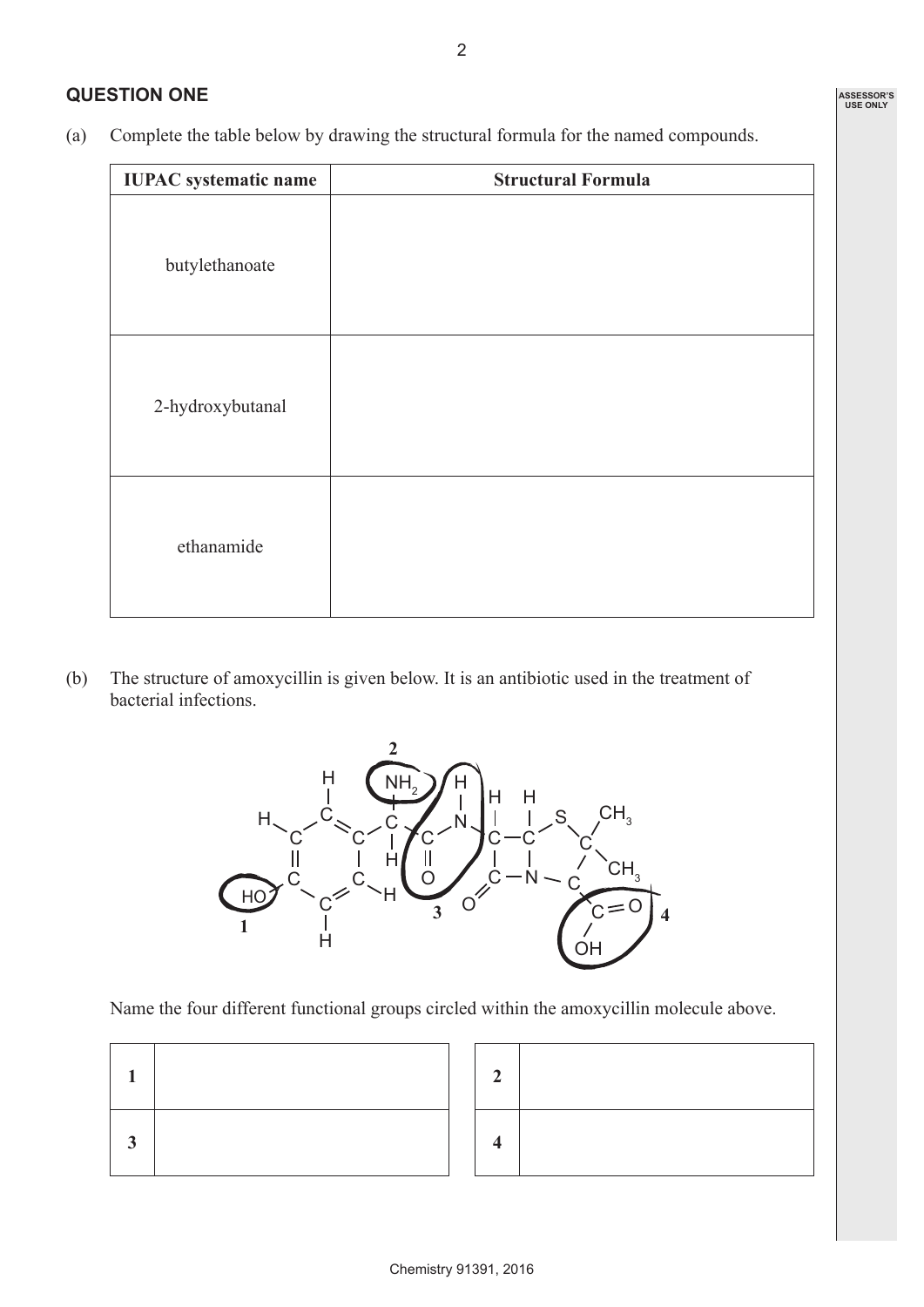(c) Glycine, alanine, and serine are three amino acids shown below.



(i) Draw the 3-D structures of the enantiomers (optical isomers) of **serine** in the boxes below.



(ii) Circle the amino acid below which does NOT display optical isomerism:

| glycine              | alanine | serine |  |
|----------------------|---------|--------|--|
| Explain your answer. |         |        |  |
|                      |         |        |  |
|                      |         |        |  |
|                      |         |        |  |
|                      |         |        |  |
|                      |         |        |  |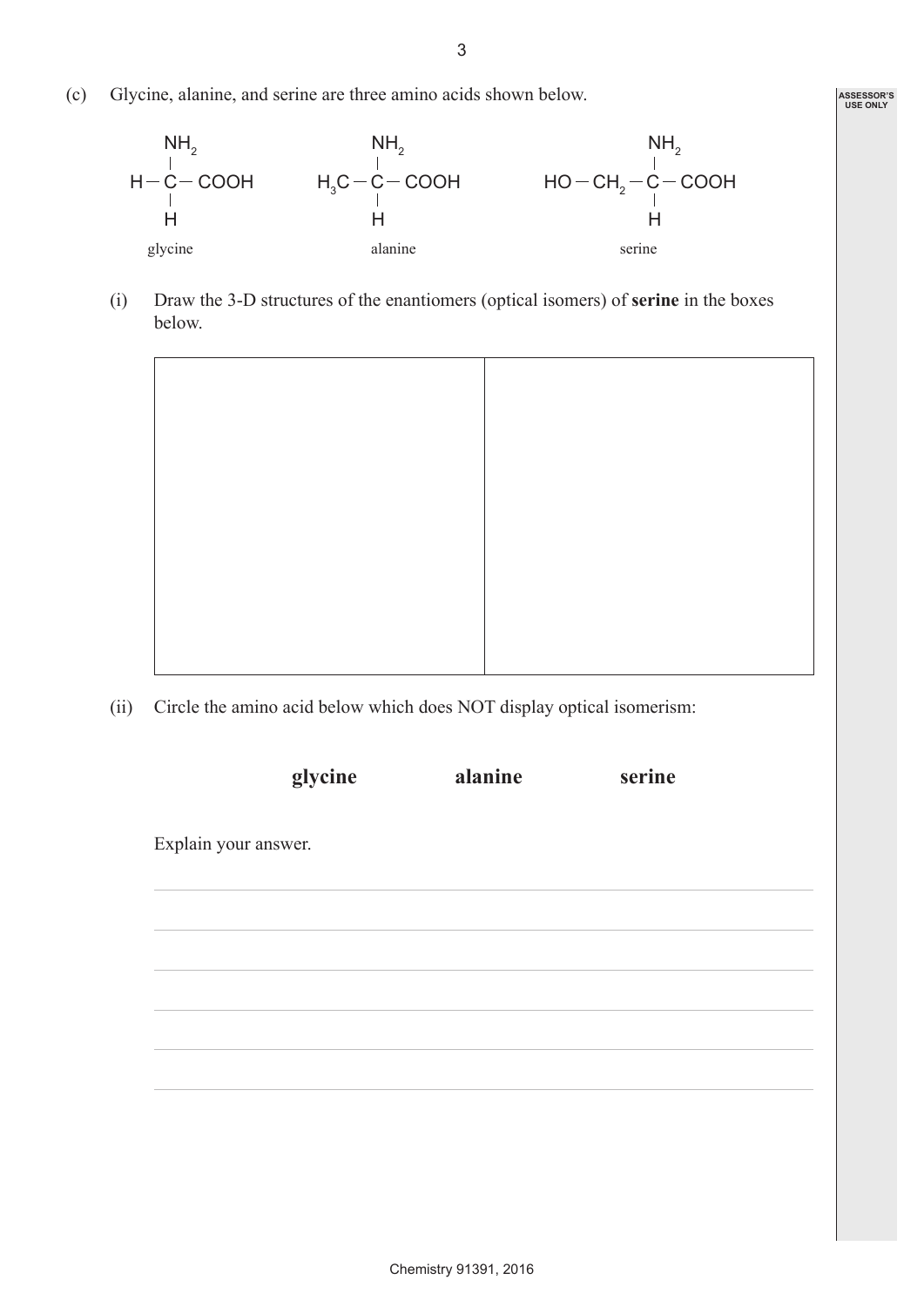(iii) Draw the two possible dipeptides formed from the amino acids **glycine** and **alanine**.

**ASSESSOR'S USE ONLY**

(iv) Name the type of reaction that occurred when the dipeptides formed in (iii) above.

Explain your choice.

(v) Draw the products of an acidic hydrolysis for ONE of the dipeptides from (iii) above. Explain why these products are formed.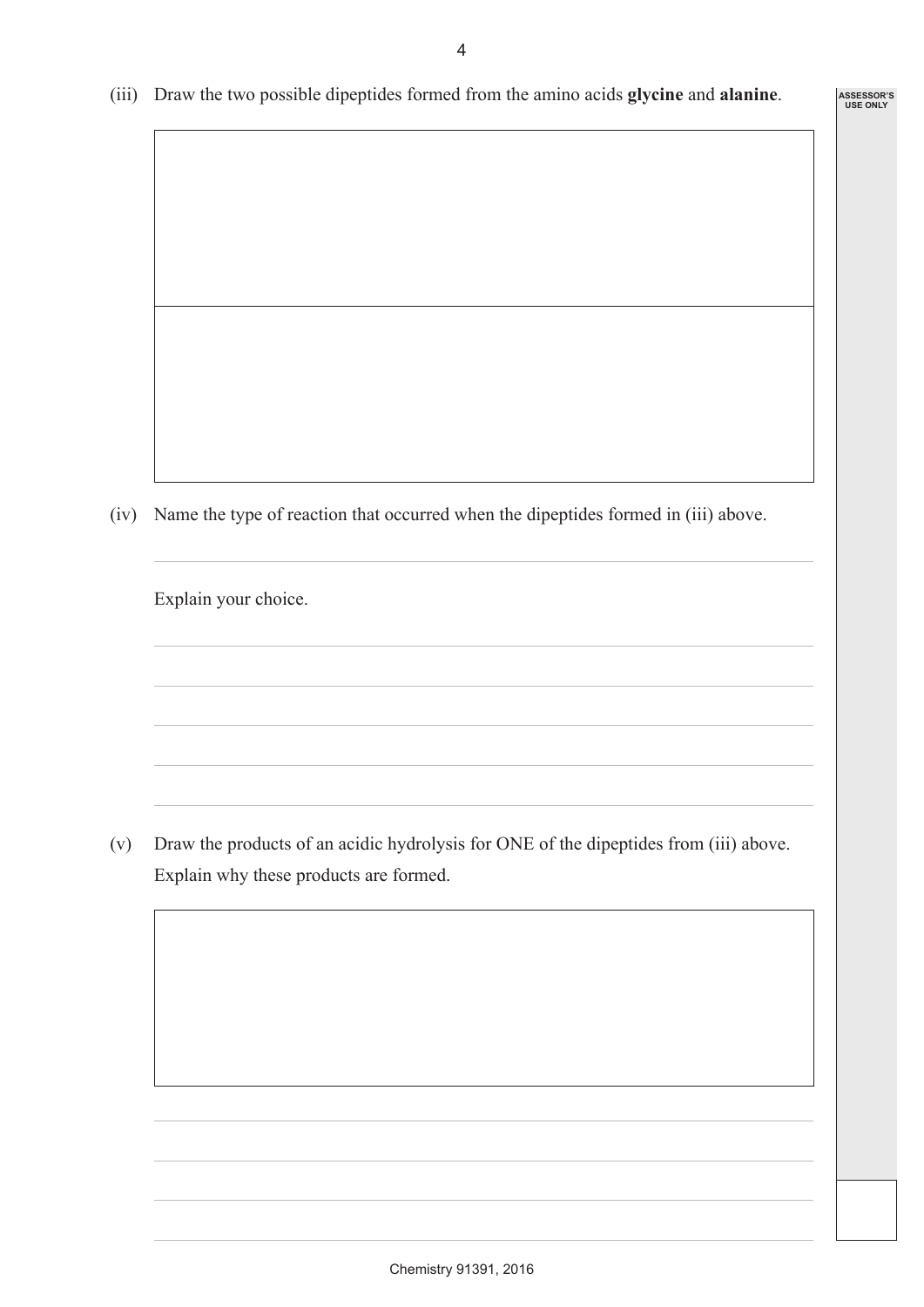#### **QUESTION TWO**

- (a) (i) What reagent can be used to reduce aldehydes and ketones?
	- (ii) For the **reduction** of pentanal and pentan-2-one, draw the structure of the organic product formed in each case.

Identify the functional group of each product formed.

|              | Structure of the product: |
|--------------|---------------------------|
|              |                           |
| pentanal     |                           |
|              |                           |
|              | Functional group:         |
|              | Structure of the product: |
|              |                           |
| pentan-2-one |                           |
|              |                           |
|              | Functional group:         |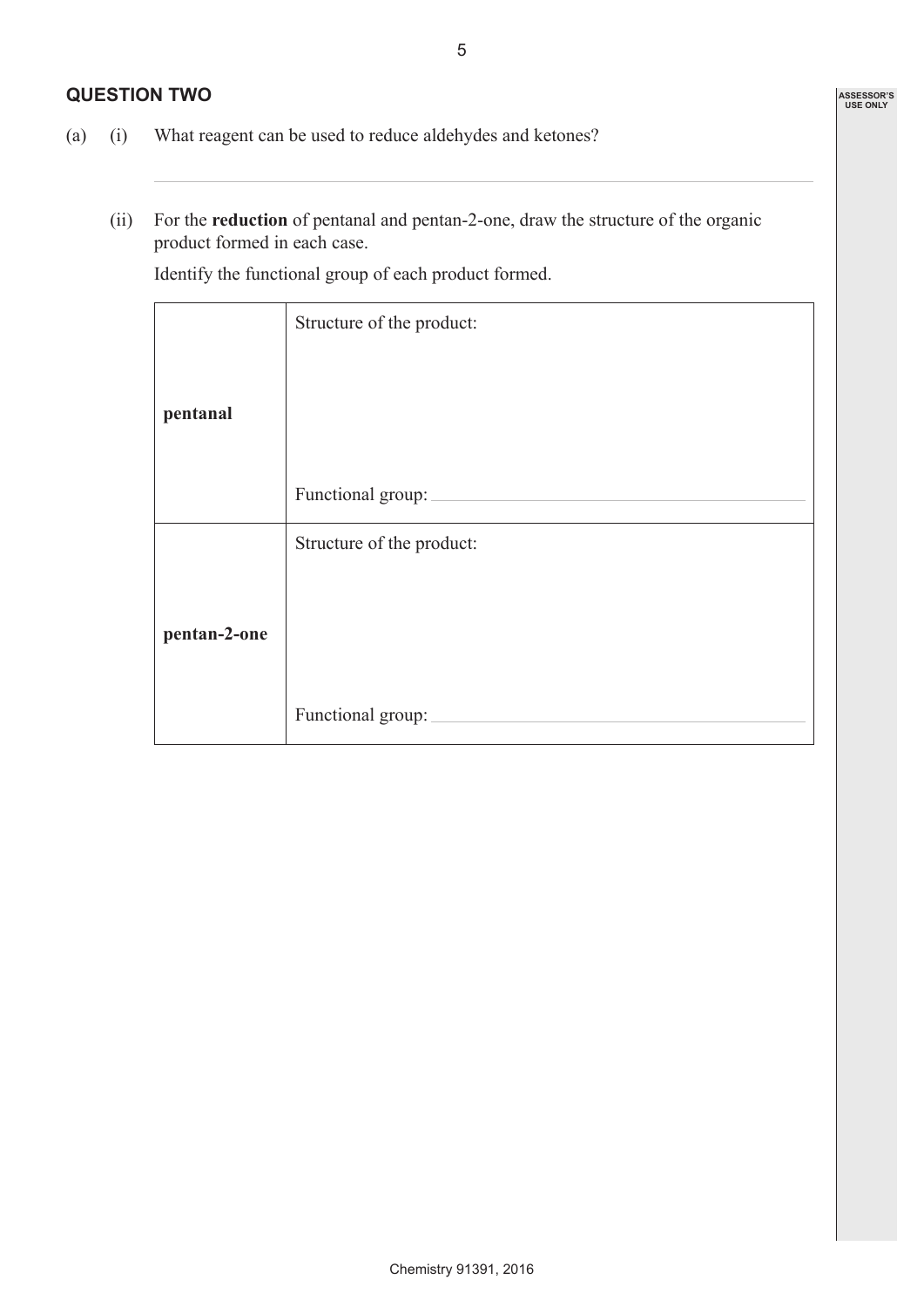- 6
- (b) The structures of four different organic substances are shown in the table below.
	- (i) Name the organic substances **A** to **D**.

| Letter       | <b>Structure</b>                                                                                                      | <b>Name</b> |
|--------------|-----------------------------------------------------------------------------------------------------------------------|-------------|
| $\mathbf{A}$ | $CH_3CH_2CH_2-NH_2$                                                                                                   |             |
| $\, {\bf B}$ | $\text{CH}_{\scriptscriptstyle{3}}\text{CH}_{\scriptscriptstyle{2}}\text{--C}^{\not\sim\text{O}}_{\diagdown\text{H}}$ |             |
| $\mathbf C$  | $CH3CH2-C$ <sup>O</sup>                                                                                               |             |
| $\mathbf D$  | $CH_3-C-CH_3$                                                                                                         |             |

**ASSESSOR'S USE ONLY**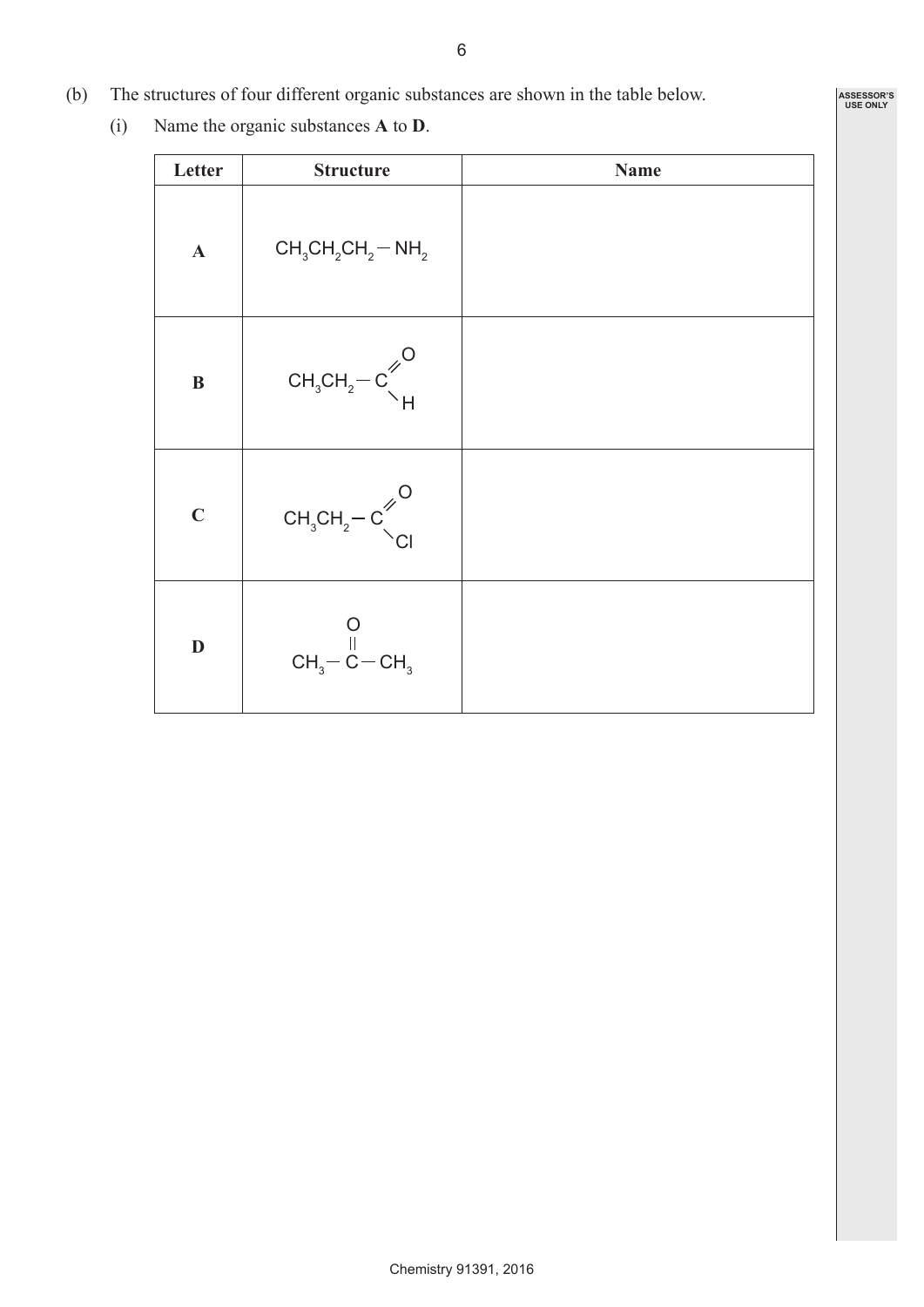(ii) Explain how you would identify each of the organic substances, **A** to **D**, from the table in (b)(i), using only moist litmus paper, water, and Benedict's solution.

**ASSESSOR'S USE ONLY**

In your answer, you should include:

- a description of any tests carried out and any observations you would make
- equations to show the organic products formed, if applicable.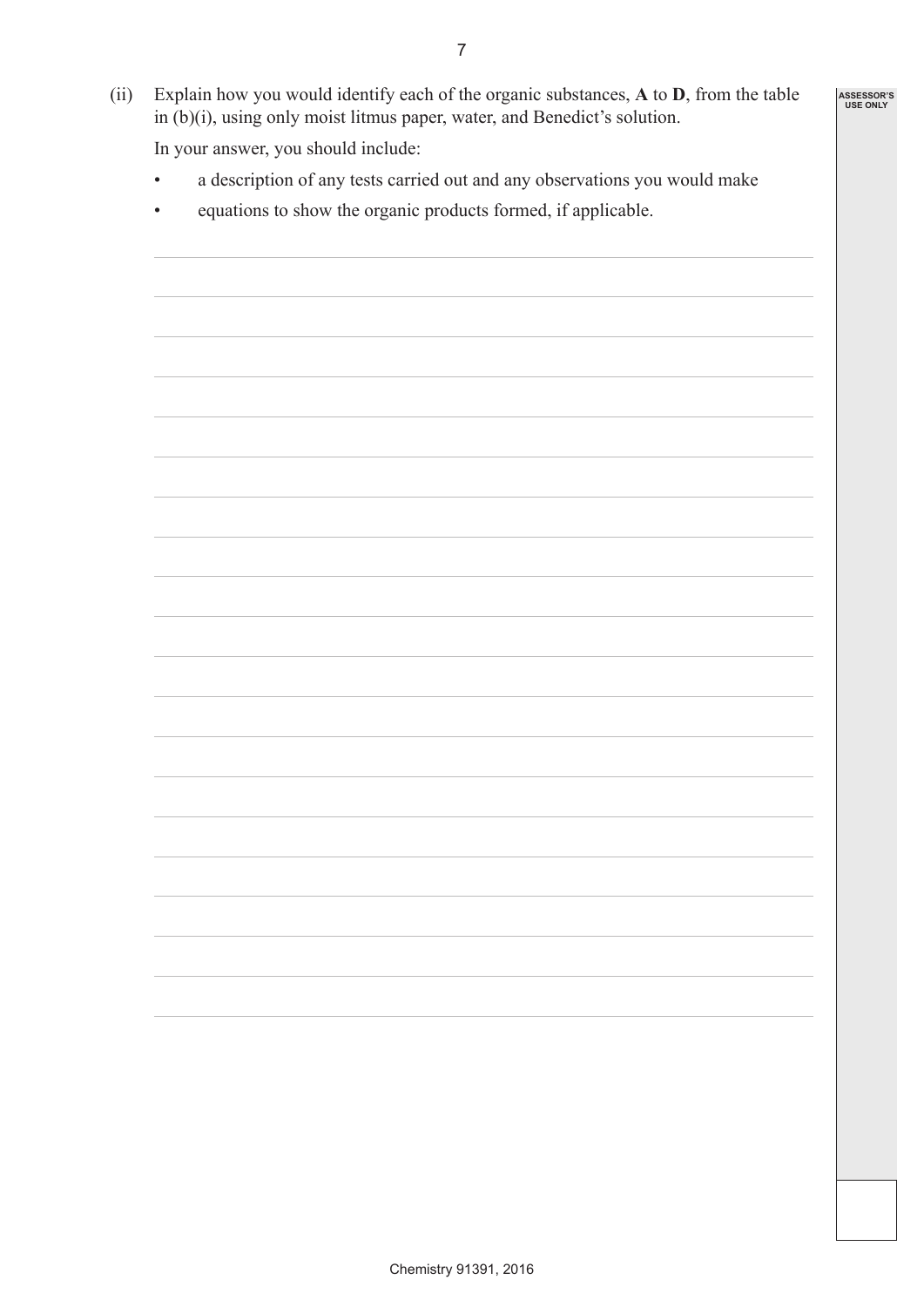(a) Complete the following reaction scheme by drawing organic structures for **S1** to **S7**, and identifying reagents **1** to **3**.



**ASSESSOR'S USE ONLY**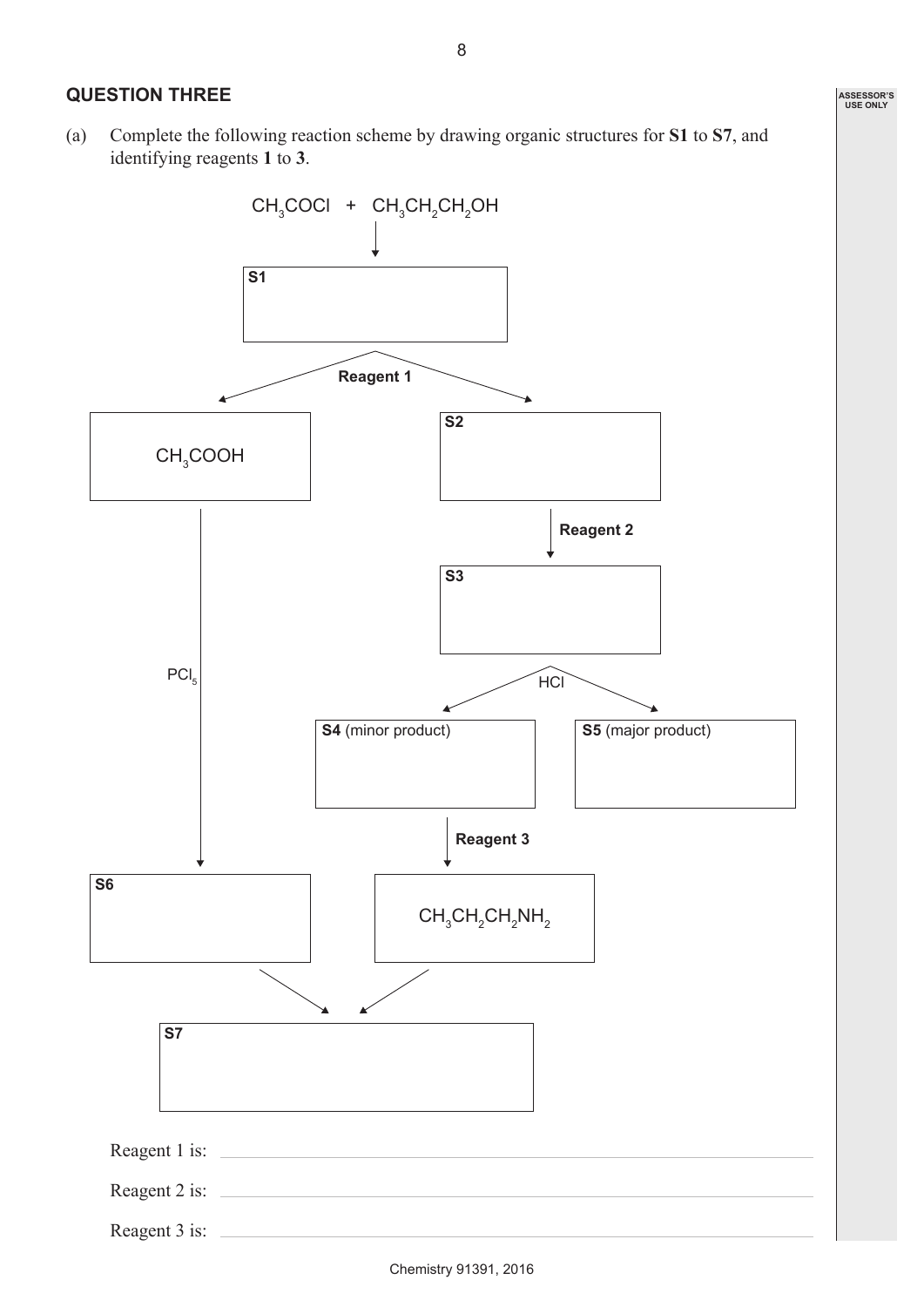(b) Draw a reaction scheme to show the conversion of **butan-1-ol** to **butan-2-one**. You should include any relevant reagents, conditions required, and the structures of all organic substances involved.

> **Question Three continues on the following page.**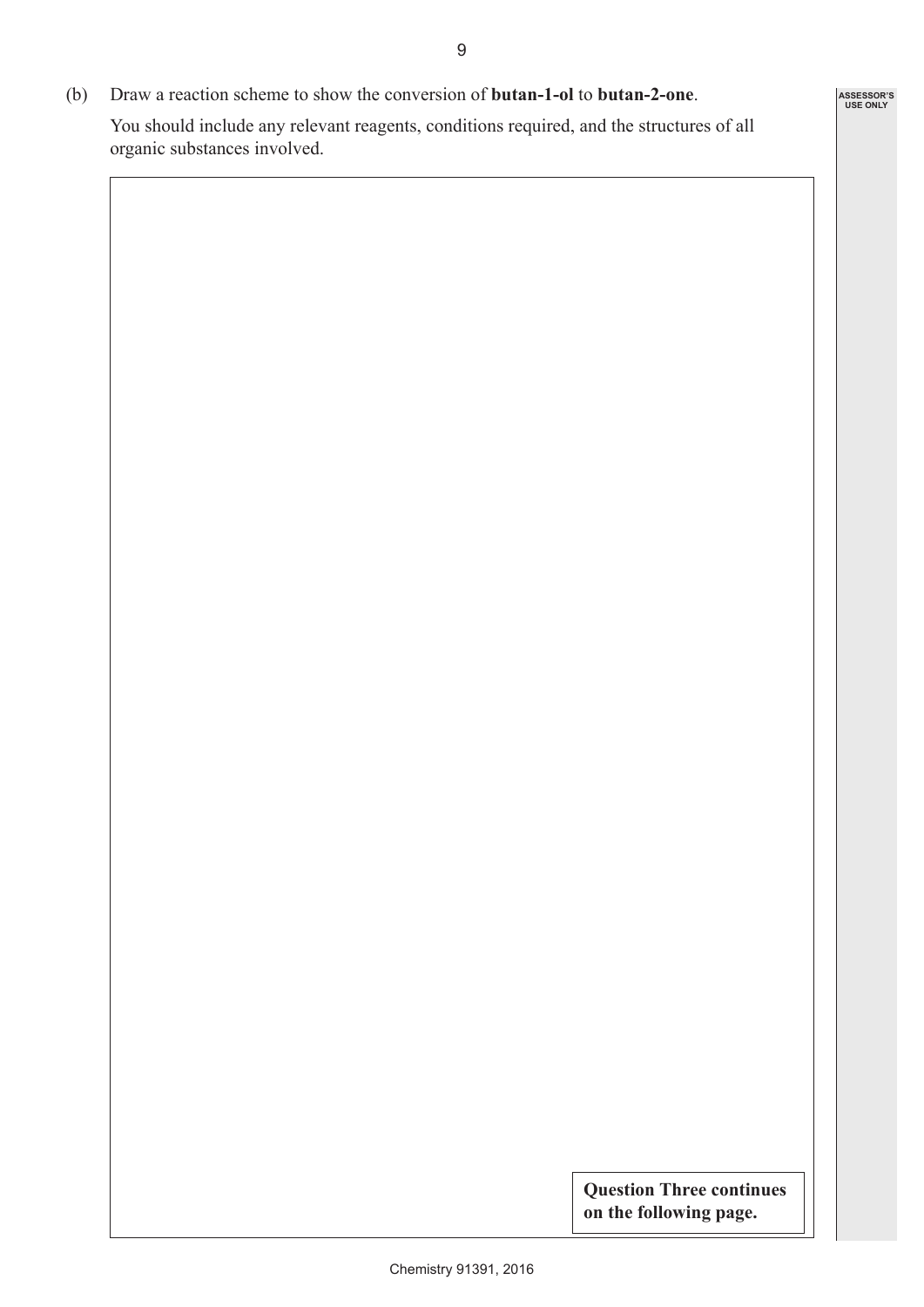(c) A triglyceride found in olive oil has the following structure:

$$
CH_{2} - OOC - (CH_{2})_{7} - CH = CH - (CH_{2})_{7} - CH_{3}
$$
\n
$$
CH - OOC - (CH_{2})_{7} - CH = CH - (CH_{2})_{7} - CH_{3}
$$
\n
$$
CH_{2} - OOC - (CH_{2})_{14} - CH_{3}
$$

- (i) Put a **circle** around one of the ester groups in the triglyceride molecule shown above.
- (ii) Draw the structural formulae of the products produced by the hydrolysis of this triglyceride in basic conditions, using aqueous sodium hydroxide, NaOH.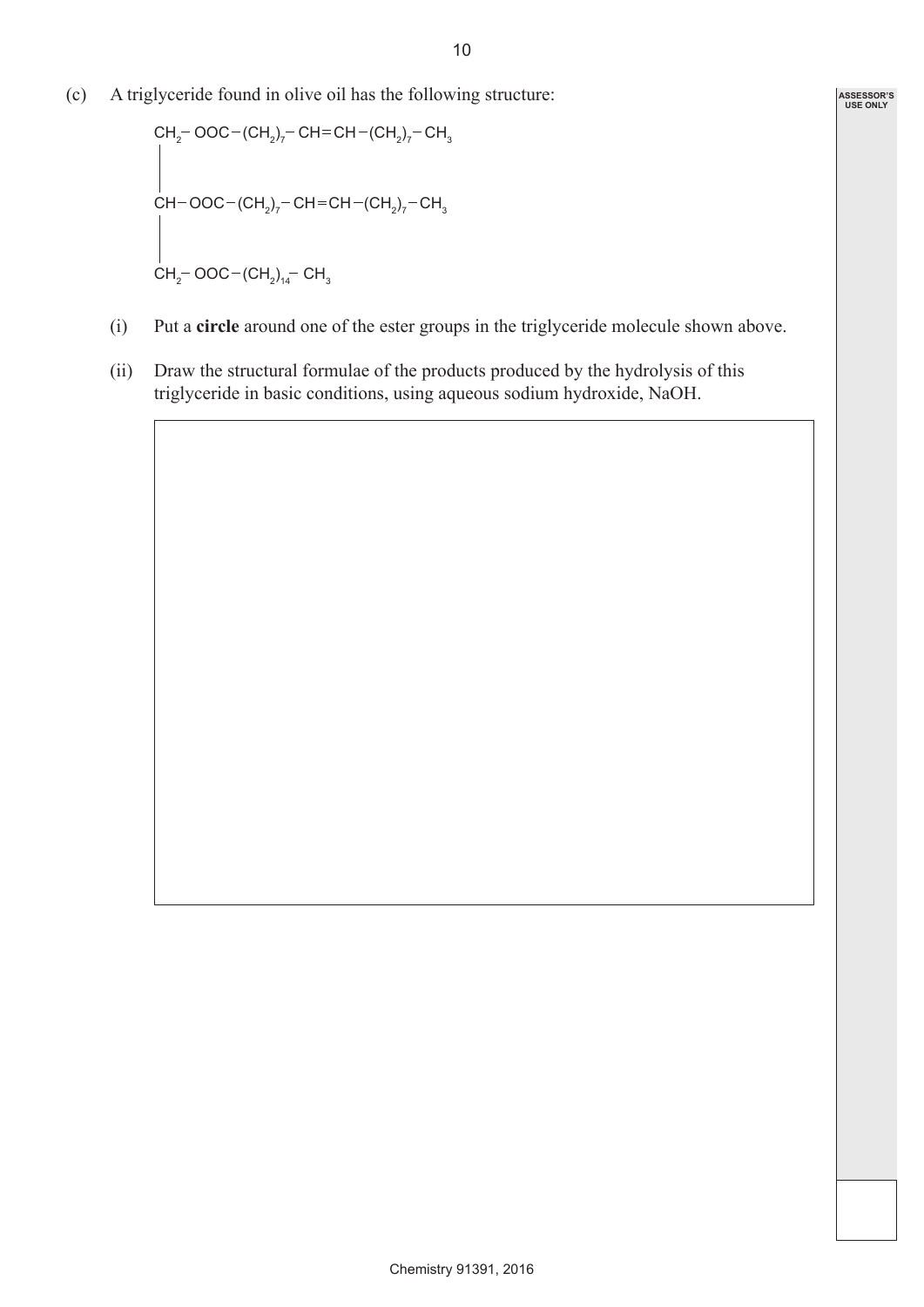|                            | Extra paper if required.                    | ASSESSOR'S<br><b>USE ONLY</b> |
|----------------------------|---------------------------------------------|-------------------------------|
| <b>QUESTION<br/>NUMBER</b> | Write the question number(s) if applicable. |                               |
|                            |                                             |                               |
|                            |                                             |                               |
|                            |                                             |                               |
|                            |                                             |                               |
|                            |                                             |                               |
|                            |                                             |                               |
|                            |                                             |                               |
|                            |                                             |                               |
|                            |                                             |                               |
|                            |                                             |                               |
|                            |                                             |                               |
|                            |                                             |                               |
|                            |                                             |                               |
|                            |                                             |                               |
|                            |                                             |                               |
|                            |                                             |                               |
|                            |                                             |                               |
|                            |                                             |                               |
|                            |                                             |                               |
|                            |                                             |                               |
|                            |                                             |                               |
|                            |                                             |                               |
|                            |                                             |                               |
|                            |                                             |                               |
|                            |                                             |                               |
|                            |                                             |                               |
|                            |                                             |                               |